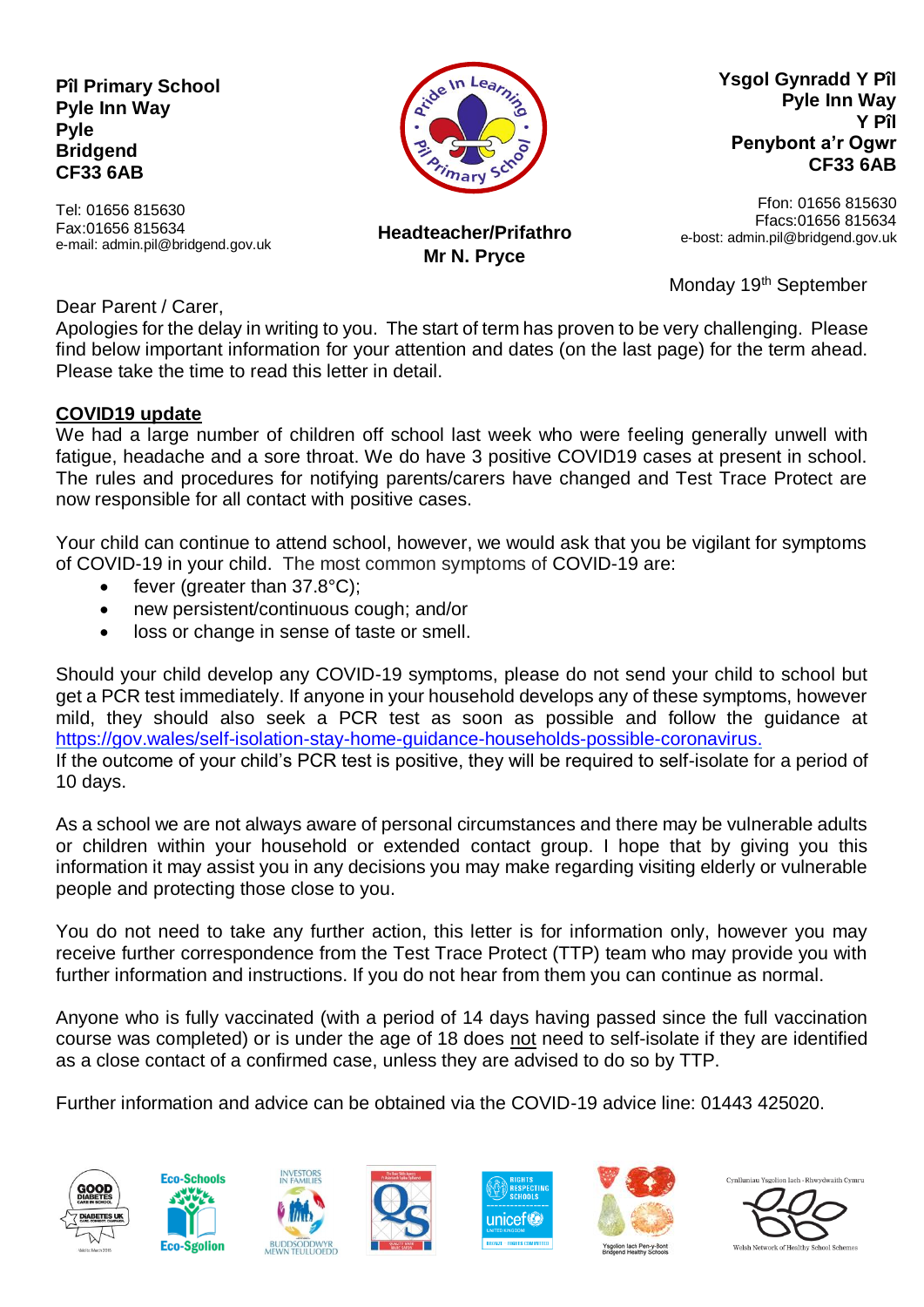To help keep others safe, there are still some things you/your child can do to reduce the risk of spreading the infection.

For the next 10 days we recommend you/your child:

- **Be alert for new symptoms -** If you/your child start to feel unwell, no matter how mild the symptoms are, you/your child should stay away from school and get a PCR test.
- **Keep washing hands regularly -** This is still an important way to limit the spread of many infections, including COVID-19.

We know how disruptive the last year has been for everyone. This year we want to keep your child in school as much as possible, but we also want to keep our communities safe from the effects of COVID-19.

### **Start and end of the school day**

The school will operate a flexible window for children to arrive within to ensure the concentration of staff and learners is minimised. This will be between 8.50am and 9.00am. Children are to enter school immediately upon arrival via the identified door (see below).

| <b>Start Time</b> | <b>Classes</b> | <b>Entrance</b>     | <b>Finish Time</b> | <b>Exit</b>         |
|-------------------|----------------|---------------------|--------------------|---------------------|
| $8:50 - 9:00$ am  | <b>Nursery</b> | <b>Nursery</b>      | 3:10 <sub>pm</sub> | <b>Nursery</b>      |
| $8:50 - 9:00$ am  | Reception      | <b>Bottom doors</b> | 3:15 <sub>pm</sub> | <b>Bottom doors</b> |
| $8:50 - 9:00$ am  | Year 1         | <b>Bottom doors</b> | 3:15 <sub>pm</sub> | Middle doors        |
| $8:50 - 9:00$ am  | Year 2         | Main entrance       | 3:15 <sub>pm</sub> | Main entrance       |
| $8:50 - 9:00$ am  | Year 3         | Middle doors        | 3:15 <sub>pm</sub> | Middle doors        |
| $8:50 - 9:00$ am  | Year 4         | Y4                  | 3:15 <sub>pm</sub> | Y4                  |
| $8:50 - 9:00$ am  | Year 5         | Y5                  | 3:15 <sub>pm</sub> | Y <sub>5</sub>      |
| $8:50 - 9:00$ am  | Year 6         | Y6 side door        | 3:15 <sub>pm</sub> | Y6 side door        |

## **No dogs are to be brought into the school yard at any time.**

Due to COVID19, no parents/carers should enter the school without an appointment. Ideally, parents/carers should contact the school by phone with their queries. The school gates will be locked from 9:05am, should you require entry, you should contact the school on 01656 815630.

At the end of the school day parents are requested to wait outside their child's designated exit point (see above) and to socially distance. Parents should maintain a 2 metre gap when waiting in the school yard. Parents should leave the site in an orderly manner following social distancing protocols, please use both gates to exit and keep a 2 metre gap.

## **Parking**

Please ensure the yellow lines outside the school gates are left clear at all times. The yellow lines are no stopping or parking zones set by BCBC for the safety of pupils and parents. They are subject to regular inspection by Parking Attendants and BCBC Camera Car.

### **The school car park should not be used by parents; it is for staff and deliveries only, this includes Breakfast Club!**

Please park responsibly in the surrounding streets. The school frequently receives phone calls from residents complaining they cannot enter or leave their driveways and garages.













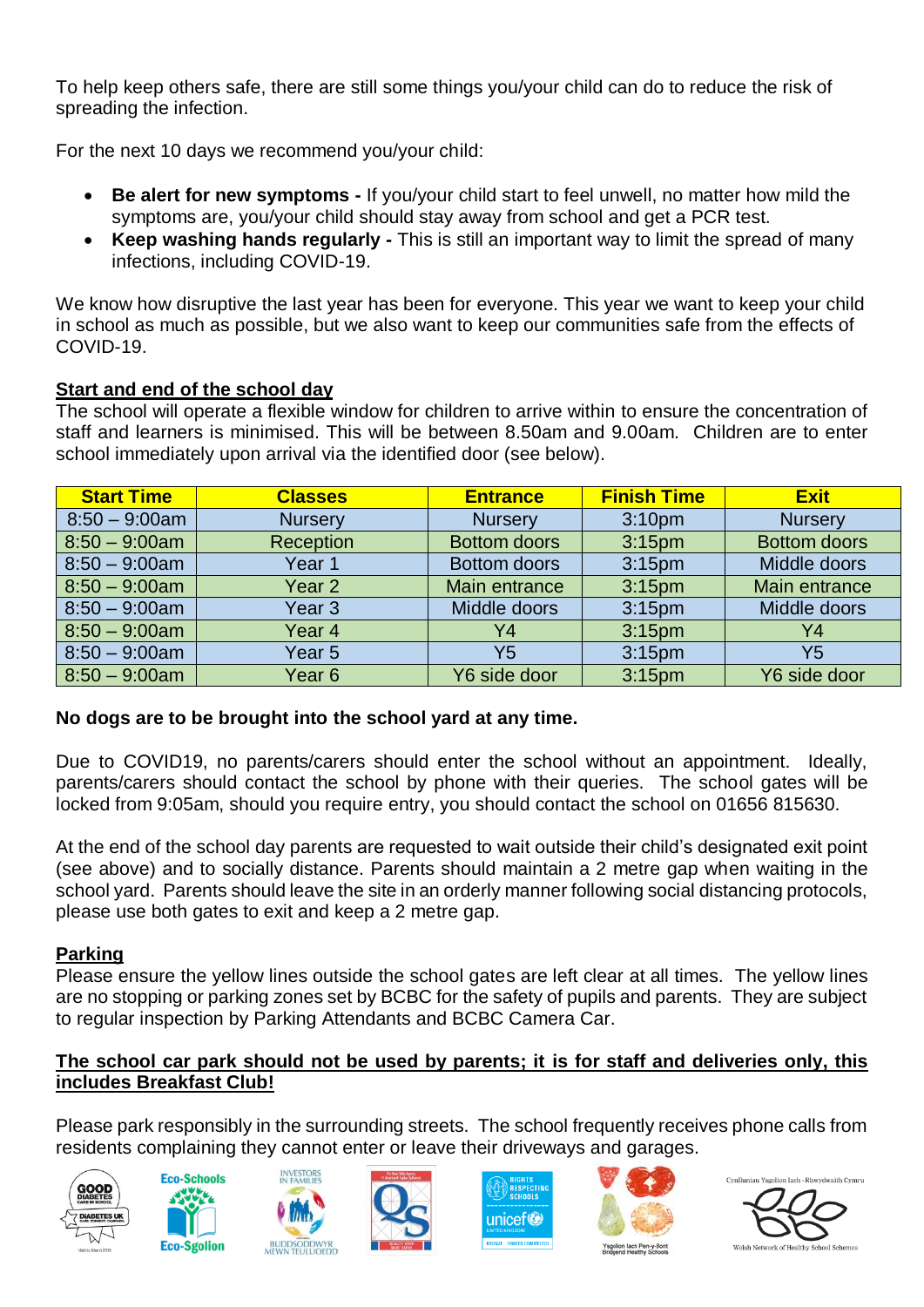# **The above measures are for the safety of your children!**

## **Attendance and Punctuality**

The doors will be supervised by staff until 9:05am. Children who are late for school should report to the school office. Thank you to all the children and parents who are punctual. Children arriving late for school disrupt the learning of others and make the marking of registers difficult for staff. We are continuing our initiative this term. Regular attendance is very important and is strongly linked with achievement. Welsh Government states that all pupils should have attendance above 95%.

### **Please be punctual at all times! If you arrive after 9:05am – you are late!!**

Parents should not collect their children from school until the end of the school day 3:15pm (3:10pm Nursery).

### **Smoking**

All Bridgend County Borough Council buildings have a no smoking policy, this includes schools. No parents are permitted to smoke on school grounds; this includes the use of e-cigarettes. The school is part of the 'Smoke Free Gates' initiative, which creates a no smoking zone within 50 metres of the school gates.

### **Fruit**

Fruit is £1.50 a week and should be sent in with your child on a Monday. **To limit the handling of money please pay for fruit weekly.** The school pay for fruit deliveries twice a week and therefore require the funds to cover the cost. Parents can supply their own fruit if they wish.

### **Dinner Money**

School dinners remain £2.20 a day (£11.00 a week). If you require any help or assistance then please contact Miss Morgan in the School Office. If you experience any difficulties it is important that you let us know, we can then try and assist you or contact BCBC to rectify any problems.

## **All school dinners are to be paid for in advance online using the Cashless Catering System.**

Please note if your account is not in credit at the start of the school day then you have the following choices:

- 1. You will need to provide a packed lunch for your child.
- 2. Make payment over the phone immediately to Miss Morgan.
- 3. Make payment on-line and email the receipt as proof before 10:00am.

As a school, we have no choice but to impose these strict rules as the BCBC Catering Services have instructed us to do so.

## **Free School Meals**

It is important that you are aware that the school can help in terms of providing free school meals for pupils. We are more than happy to assist you in the process of filling in the application form. If you already receive support, there is no need to do anything, but if your circumstances have changed or you think you may be eligible, please contact the school office. Miss Morgan will be more than happy to assist you in completing the form and to offer any other advice. This will be treated in the strictest of confidence.











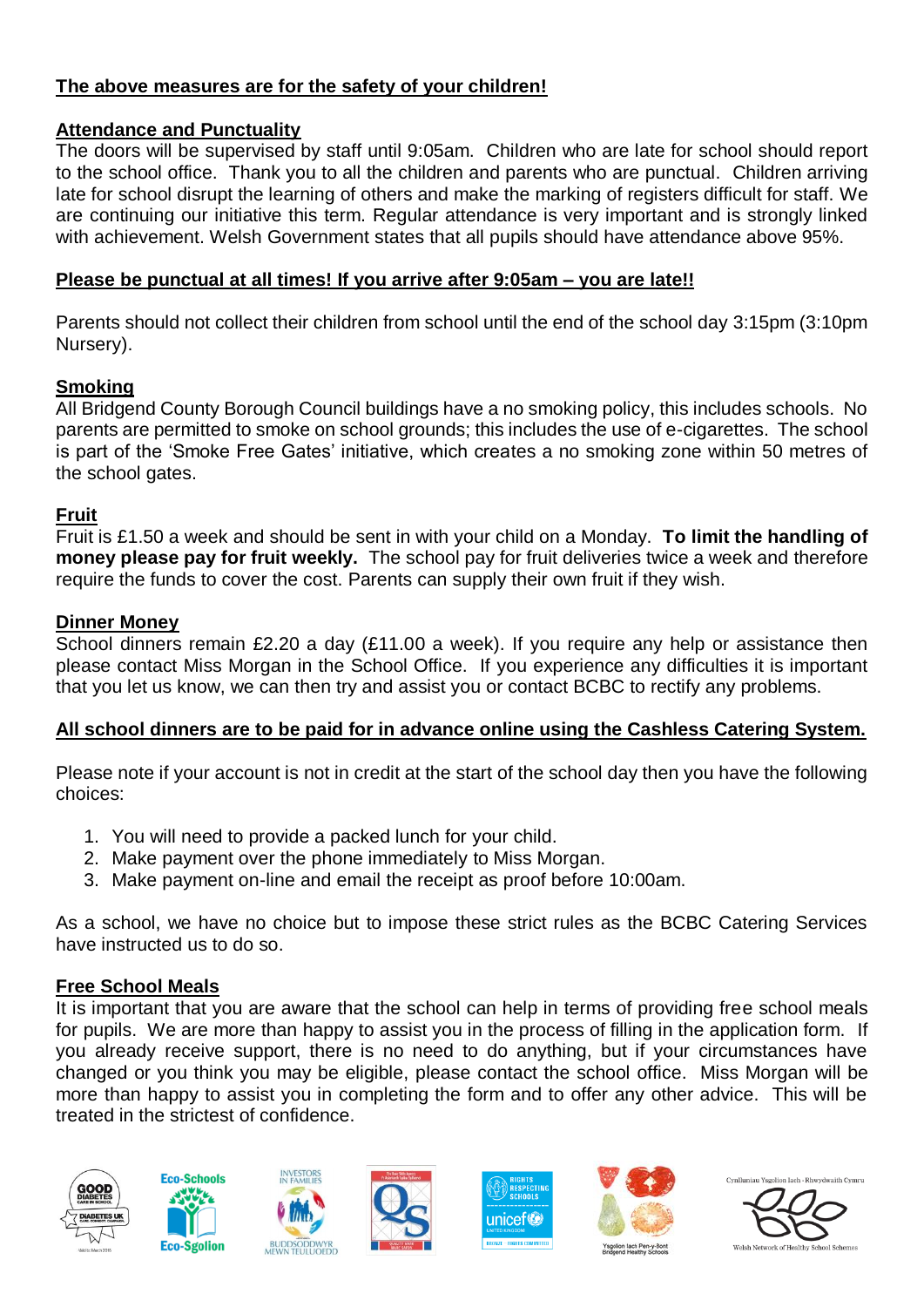It is important to note that the school receives extra funding for pupils on Free School Meals, even if they do not take up the meal on offer. The extra funding is important to provide resources and opportunities for our pupils. If you are eligible for Free Schools Meals, please complete the form.

#### **Contact Numbers**

It is important to let us know if your contact number has changed, we can then update our records.

## **Staying informed**

**All parents must download the 'SIMS Parent app'**; it is free and easy to use. You will need to provide us with an email address and you will receive an invite. The app works on apple and android mobile phones and tablet devices. The school calendar and previous letters are uploaded for your information. Why not follow us on Twitter, it provides you with an insight of day to day life in our school. Search @PilPrimary and request to follow us. You will be accepted only if your name or photo is recognised. To keep up to date with photographs and news then please follow us on twitter.

Visit us at [www.pilprimary.co.uk](http://www.pilprimary.co.uk/) .The website contains the school calendar and copies of previous letters and newsletters.

## **Uniform**

All pupils are encouraged to wear school uniform to promote a culture of togetherness and equality. It is important parents promote this message and ensure their child wears school uniform daily. You can purchase school uniform from a number of outlets. Please contact the school office for details.

### **Manners and Behaviour**

The school uses 'values' education and these are promoted in school via displays and assembly themes. You will be informed of the monthly themes and we would be grateful if you would promote these values at home. Good manners are strongly encouraged in school and we must work together to promote these. The school will continue to implement the 5 Stage Graduated Behaviour Response System this year. We will be monitoring the number of times a pupil reaches 'Stage 5', parents will be informed and if necessary will be asked to attend a meeting at the school. It is very important that the school and parents work together to promote good behaviour at all times.

## **PE Kit**

Your child's class teacher will inform you of the days when Physical Education will be taught. It is vital that the correct kit is brought into school on these days. It causes great disruption when children fail to bring their kit and ask for permission to phone home. Remembering equipment, such as PE kit promotes independence and responsibility, please help your child and support them to remember their PE kit on the relevant day. No jewellery is to be worn to school on the days your child has PE or games, this includes rings, watches and earrings. Children should come to school wearing a white round neck t-shirt and their school jumper/hoodie, shorts and a tracksuit bottom as the weather gets colder.

## **Homework**

Your child will have homework on a regular basis, please support the school by ensuring homework is completed and returned to school on time. Please listen to your child read at home daily, just 10 - 15 minutes a day will help your child progress. If you have any concerns about homework, then please contact your child's class teacher.